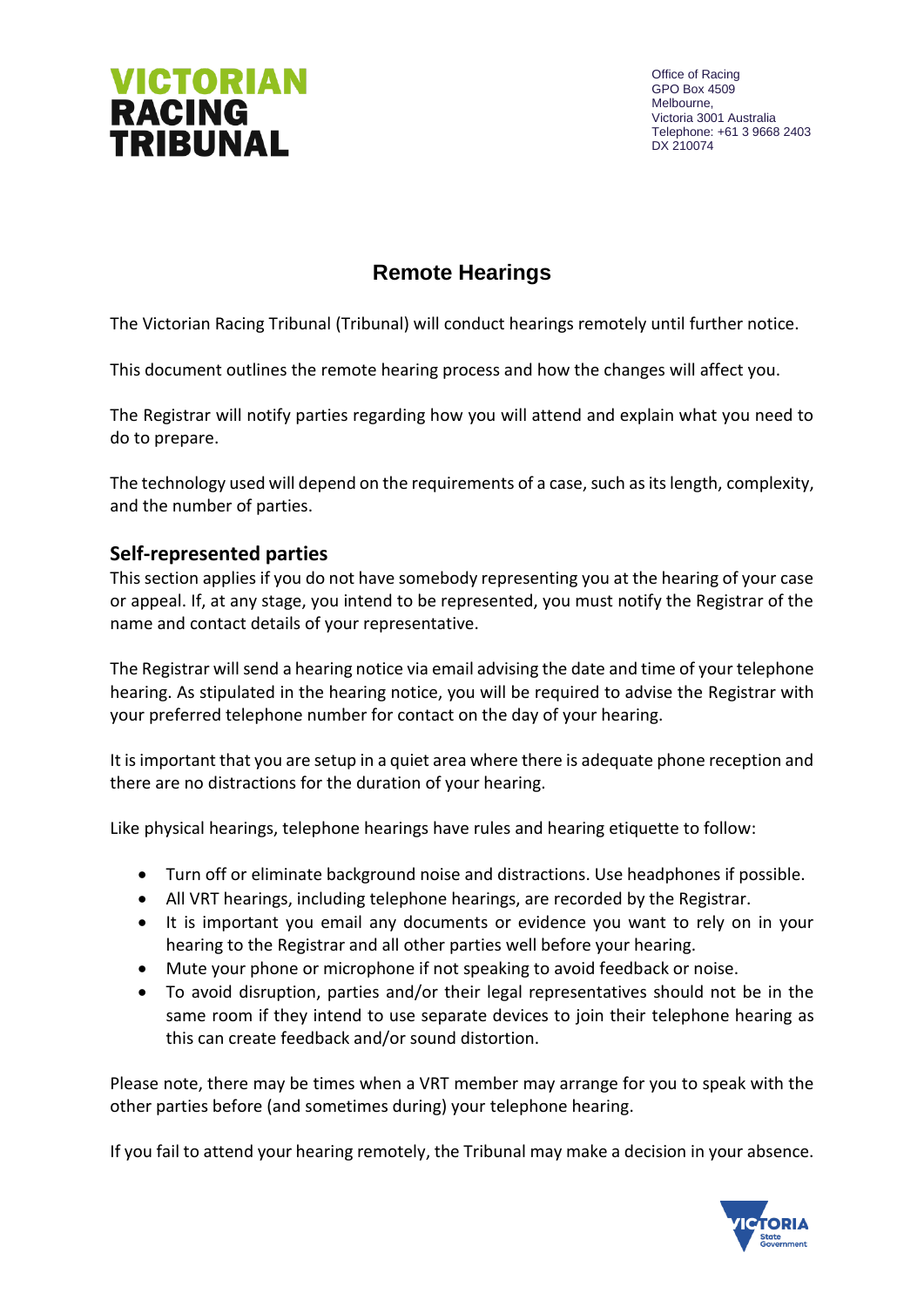# **Represented parties**

This section applies if you are a lawyer, steward or advocate representing a party at the hearing of a case or an appeal.

Represented parties will have the option of a telephone hearing or a hearing by way of written submissions.

The telephone hearing process for represented parties is as stated above in the 'Selfrepresented parties' section.

Requests for hearings by written submission will be considered where there is agreement to that process by all parties. The process is as follows:

- **where a hearing date has been set**, the stewards for the relevant racing code must contact the Registrar no less than one week prior to the hearing date with the request.
- **where no hearing date has been set**, the stewards for the relevant racing code should contact the Registrar to advise of the request for the hearing to be held by written submission.
- in both cases the Registrar will email all parties seeking confirmation of agreement to the request.
- the Chairperson will consider the request for a hearing by written submissions.
- the Registrar will notify the parties of the Chairperson's decision and the dates by which submissions must be filed.

## **Written submissions to assist the conduct of remotely held hearings**

This section should be read by all parties to a hearing.

While written submissions are **not compulsory**, this Tribunal may require such submissions to be made before the hearing.

Submissions can range from brief verbal statements to detailed written submissions supported by expert evidence. Each person must make a decision on the nature and extent of their own submissions.

A written submission assists you to organise the case which you wish to present to the Tribunal. Reading from your written submission is simple, stress free, and effective. A person making a submission will not ordinarily be cross examined by other parties, although we may ask questions of you.

Written submissions are also helpful to the Tribunal, particularly when we may be making and writing a decision after the hearing.